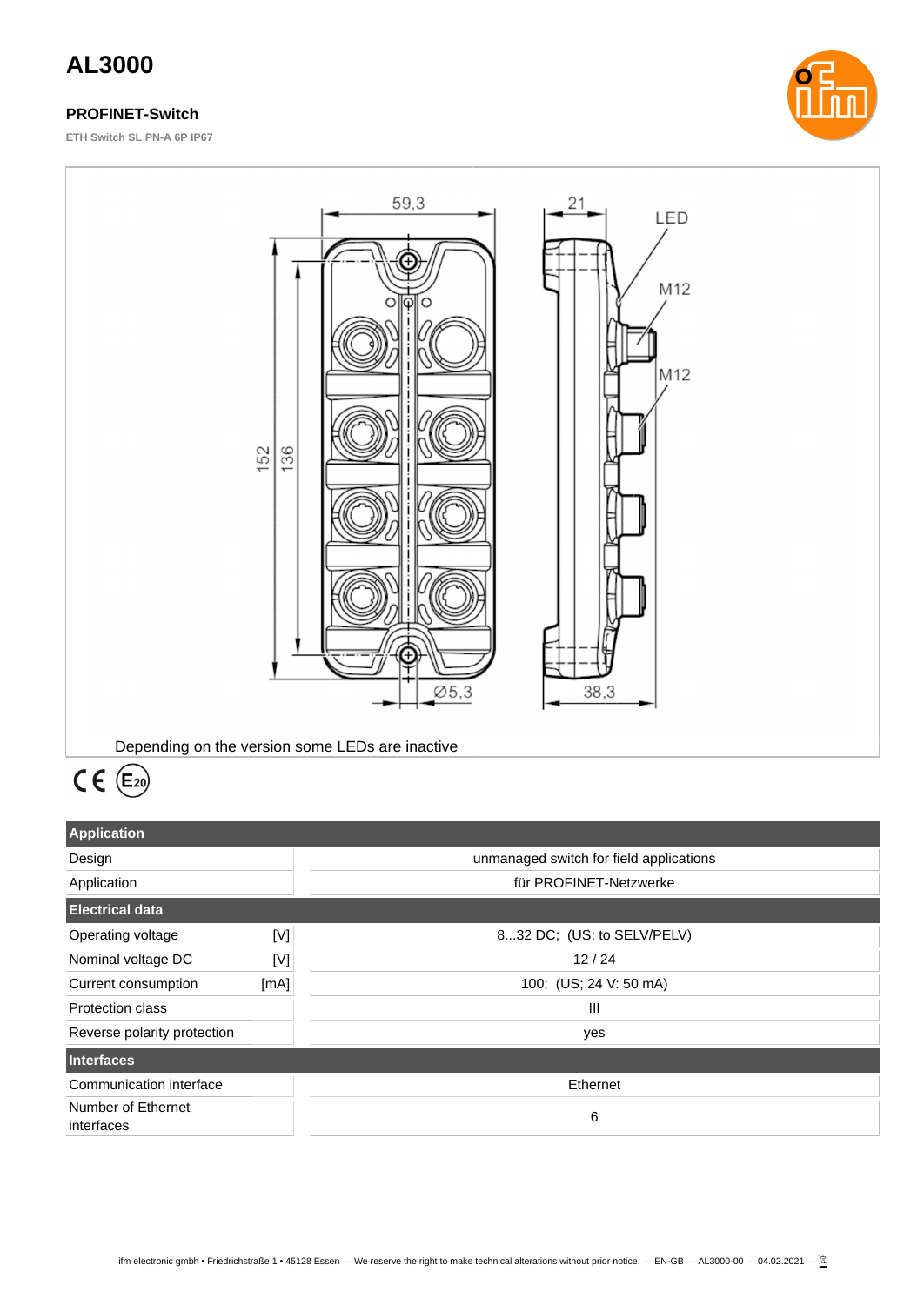# **AL3000**

#### **PROFINET-Switch**

**ETH Switch SL PN-A 6P IP67**



| <b>Operating conditions</b>             |      |                                          |                                                                |  |
|-----------------------------------------|------|------------------------------------------|----------------------------------------------------------------|--|
| Ambient temperature                     | [°C] |                                          | $-2570$                                                        |  |
| Storage temperature                     | [°C] |                                          | $-2585$                                                        |  |
| Max. relative air humidity              | [%]  |                                          | 90                                                             |  |
| Max. height above sea level             | [m]  |                                          | 4000                                                           |  |
| Protection                              |      |                                          | IP 65; IP 66; IP 67                                            |  |
| Protection rating (NEMA 250)            |      | 6P                                       |                                                                |  |
| Degree of soiling                       |      |                                          | 2                                                              |  |
|                                         |      | ISO 16750-5                              | AA, BA, BD, HLP, CC, DB, DC, DD, CA                            |  |
| Chemical media                          |      | NEMA 250 5.13.1                          | AA                                                             |  |
| <b>Tests / approvals</b>                |      |                                          |                                                                |  |
|                                         |      | UN/ECE-R10 noise emission                |                                                                |  |
|                                         |      | and noise interference:                  | 100 V/m                                                        |  |
|                                         |      | DIN EN 61000-6-2 ESD                     |                                                                |  |
|                                         |      | DIN EN 61000-6-4 Burst                   |                                                                |  |
|                                         |      | ISO 7637-2 pulse 1                       | severity level 4 / function state C (12 V)                     |  |
|                                         |      | ISO 7637-2 pulse 2a                      | severity level 4 / function state A (12 V)                     |  |
|                                         |      | ISO 7637-2 pulse 2b                      | severity level 4 / function state C (12 V)                     |  |
|                                         |      | ISO 7637-2 pulse 3a                      | severity level 4 / function state A (12 V)                     |  |
| <b>EMC</b>                              |      | ISO 7637-2 pulse 3b                      | severity level 4 / function state A (12 V)                     |  |
|                                         |      | ISO 7637-2 pulse 4                       | severity level 4 / function state A (12 V)                     |  |
|                                         |      | ISO 7637-2 pulse 5a                      | severity level 3 / function state A (12 V)                     |  |
|                                         |      | ISO 7637-2 pulse 1                       | severity level 4 / function state C (24 V)                     |  |
|                                         |      | ISO 7637-2 pulse 2a                      | severity level 4 / function state A (24 V)                     |  |
|                                         |      | ISO 7637-2 pulse 2b                      | severity level 4 / function state C (24 V)                     |  |
|                                         |      | ISO 7637-2 pulse 3a                      | severity level 4 / function state A (24 V)                     |  |
|                                         |      | ISO 7637-2 pulse 3b                      | severity level 4 / function state A (24 V)                     |  |
|                                         |      | ISO 7637-2 pulse 4                       | severity level 4 / function state A (24 V)                     |  |
| Shock resistance                        |      | DIN EN 60068-2-27                        |                                                                |  |
|                                         |      | EN 60068-2-30                            |                                                                |  |
| Fast temperature change                 |      | EN 60068-2-78                            |                                                                |  |
|                                         |      | EN 60068-2-52                            |                                                                |  |
|                                         |      | DIN EN 60068-2-64                        |                                                                |  |
| Vibration resistance                    |      | DIN EN 60068-2-6                         |                                                                |  |
|                                         |      | EN 60068-2-27                            |                                                                |  |
| <b>Mechanical data</b>                  |      |                                          |                                                                |  |
| Weight                                  | [g]  |                                          | 296.1                                                          |  |
| Materials                               |      | housing: PA; socket: brass nickel-plated |                                                                |  |
| Sealing material                        |      | <b>FKM</b>                               |                                                                |  |
| <b>Remarks</b>                          |      |                                          |                                                                |  |
| Remarks                                 |      |                                          | For further information please see the operating instructions. |  |
| Pack quantity                           |      | 1 pcs.                                   |                                                                |  |
| <b>Electrical connection - Ethernet</b> |      |                                          |                                                                |  |
|                                         |      |                                          |                                                                |  |

Connector: 6 x M12; Sealing: FKM